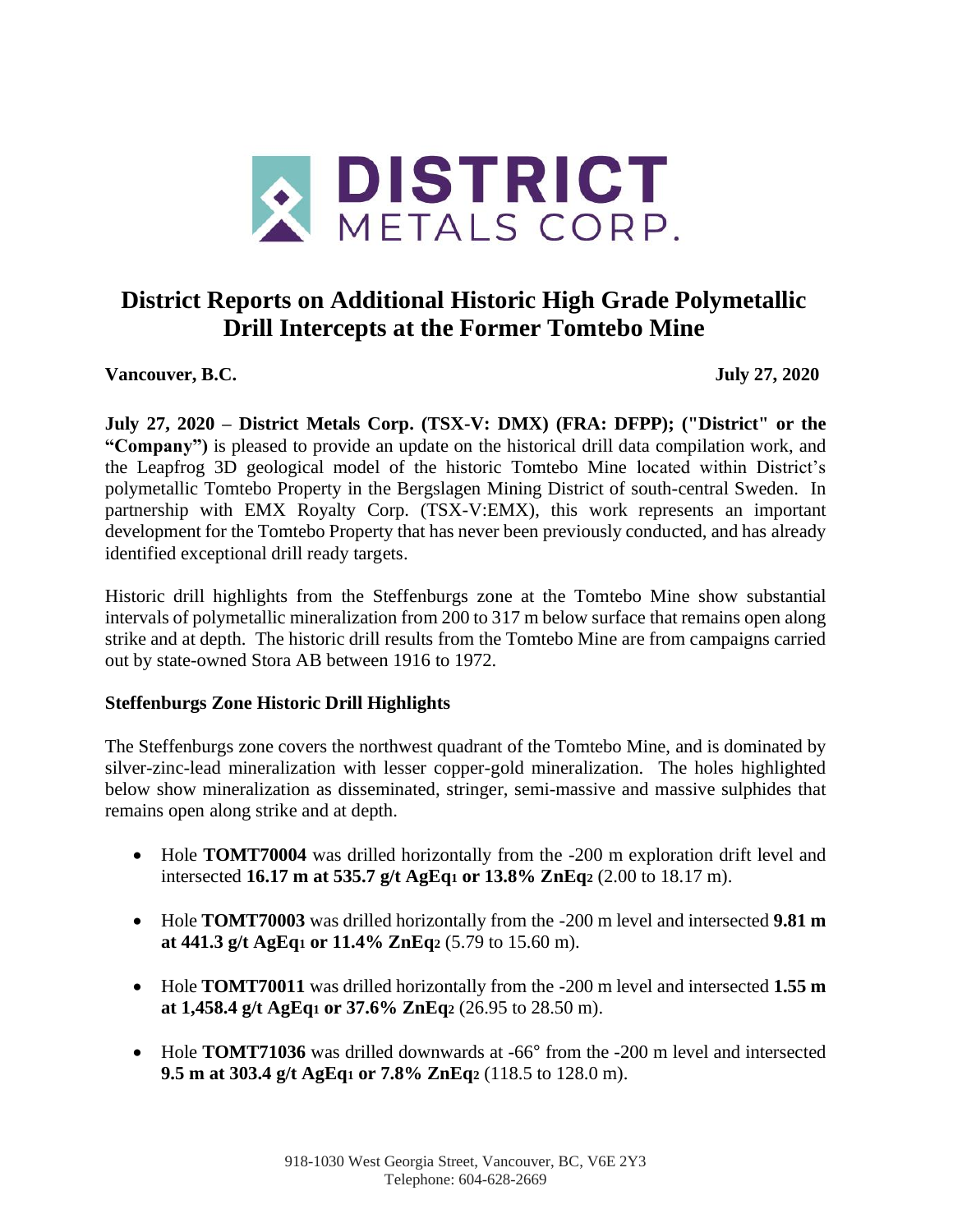- Hole **TOMT71031** was drilled downwards at -63° from the -200 m level and intersected **17.75 m at 286.5 g/t AgEq<sup>1</sup> or 7.4% ZnEq<sup>2</sup>** (108.8 to 126.55 m).
- Hole **TOMT71041** was drilled downwards at -75° from the -200 m level and intersected **29.44 m at 260.2 g/t AgEq<sup>1</sup> or 6.7% ZnEq<sup>2</sup>** (5.32 to 34.76 m), **3.34 m at 349.4 g/t AgEq<sup>1</sup> or 9.0% ZnEq<sup>2</sup>** (54.0 to 57.34 m), and **0.68 m at 500.0 g/t AgEq<sup>1</sup> or 12.9% ZnEq<sup>2</sup>** (66.83 to 67.51 m).

The historic polymetallic drill results are reported in AgEq and ZnEq due to the high silver and zinc values that are also common throughout the Bergslagen Mining District. In 2019, reported revenue from Boliden's nearby Garpenberg Mine was accounted by silver at 30%, zinc at 40%, lead at 20%, and gold-copper at 10%3.

The highlighted historic drill holes are shown on plan map and long section in Figures 1 and 2, respectively. Table 1 shows individual assay results for silver, gold, copper, zinc, and lead that comprise the AgEq and ZnEq values above.

Garrett Ainsworth, CEO of District, commented: "The size and scale potential at the former Tomtebo Mine is evident with these additional historic drill results that show wide intervals of strong polymetallic mineralization enriched with precious metals that is open in all directions. The first ever deep penetrating airborne electromagnetic and magnetic survey (SkyTEM312 HP) was recently flown on the Tomtebo Property, and we eagerly await for the final data by late-August, which will be subsequently interpreted by Condor Consulting and Geovista AB."

## **Context of Historic Drill Results**

Drill holes TOMT70003 and -70004 were drilled on either side of the -200 m exploration drift, which is interpreted to delineate an approximate 31 m wide northwest dipping silver-zinc-lead dominant mineralized horizon with a northeast plunge that remains wide open at depth. To date, only one interval with assay results has been located for hole TOMT70011, which was drilled to within six meters of TOMT70004. Hole TOMT70009 was drilled horizontally from the -200 m drift, and encountered substantial polymetallic mineralization 35 m to the southwest of hole TOMT70004.

Holes TOMT71036, -70029, -71031, and -71040 were drilled as a fan below the -200 m exploration drift towards the east to target a west dipping silver-zinc-lead dominant mineralized horizon. These four drill holes trace the mineralized horizon for 50 m along strike, and show core length intercepts of up to 17.75 m (true thickness unknown), which is wide open along strike and down dip.

Drill hole TOMT71041 was drilled below the -200 m exploration drift to the northeast along the strike of a silver-zinc-lead dominant mineralized horizon. This hole stayed within the interpreted northwest dipping mineralization for 29.44 m. Additional strong mineralized intercepts at depth support the presence of stacked mineralized horizons at the Steffenburgs zone.

These drill results are historical in nature. District has not undertaken any independent investigation of the sampling nor has it independently analyzed the results of the historical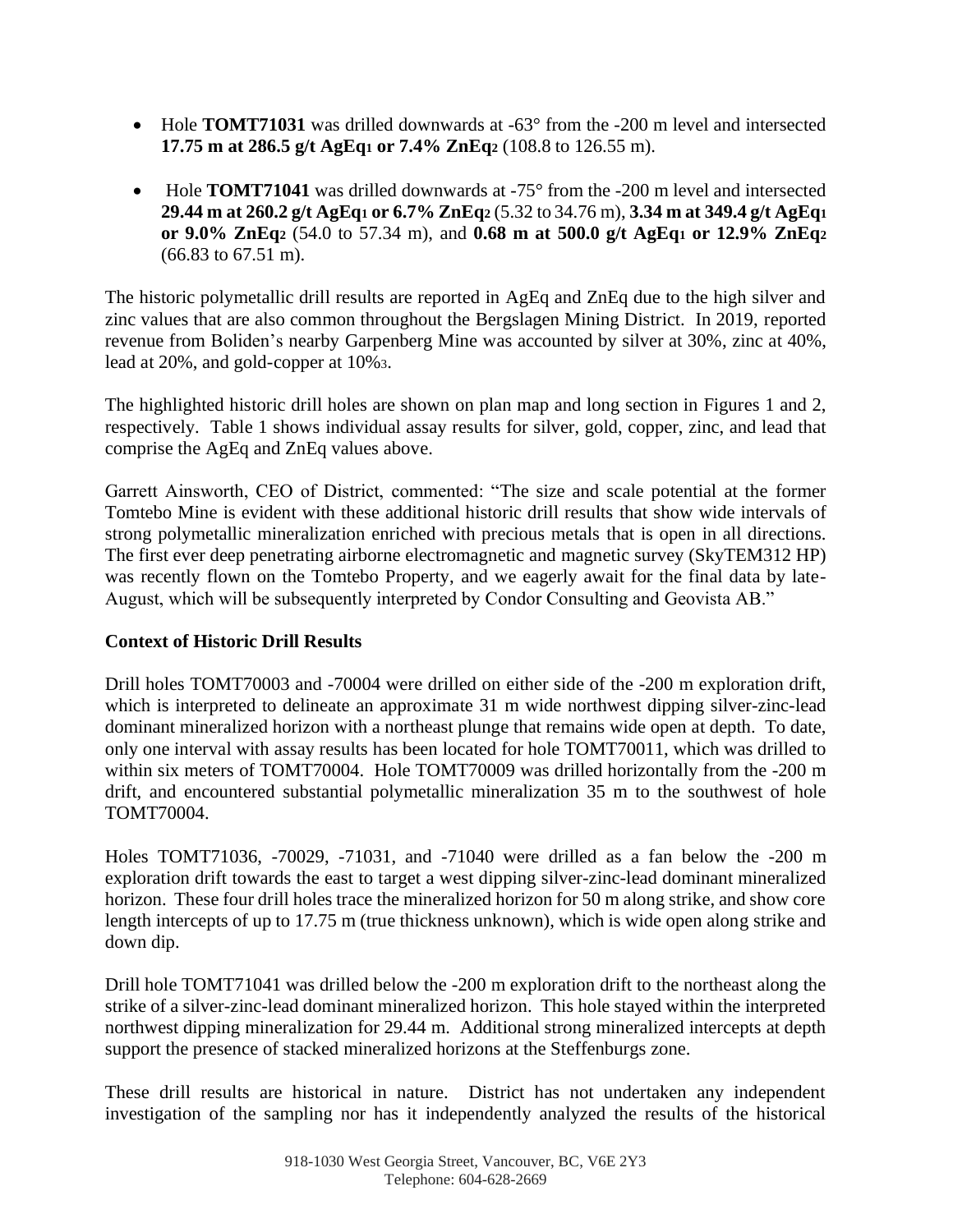exploration work in order to verify the results. District considers these historical drill results relevant as the Company will use this data as a guide to plan future exploration programs. The Company also considers the data to be reliable for these purposes, however, the Company's future exploration work will include verification of the data through drilling.

#### **Next Steps at Tomtebo Property**

- Historical data from the Tomtebo Mine continues to be digitized, compiled and interpreted, and further results will be released as interpretations are completed.
- A detailed airborne electromagnetic and magnetic survey (SkyTEM) recently commenced on the Tomtebo Property (see July 13, 2020 news release). The final SkyTEM data is expected by late-August, and then interpretive work will begin. Any conductive or magnetic high anomalies from the survey will be followed up as promising targets for high grade polymetallic mineralization.
- Conductive and magnetic high anomalies will be targeted as part of a broader prospecting, mapping, and sampling program in late-August. Detailed work will focus on the historic Tomtebo and Lövås Mines, and the numerous mineral occurrences on the Tomtebo Property.
- Dr. Rodney Allen, BSc, PhD, from Volcanic Resources has been retained to review all historical data and available drill core along with ongoing exploration data to assist in prioritizing drill targets. Dr. Allen was Manager, Geology Research and Development for the Boliden Group, in Sweden for ten years. Prior to that position, he studied several polymetallic ore deposits in Sweden. His geological interpretations were instrumental in the discovery of new ore bodies at Garpenberg and Renström.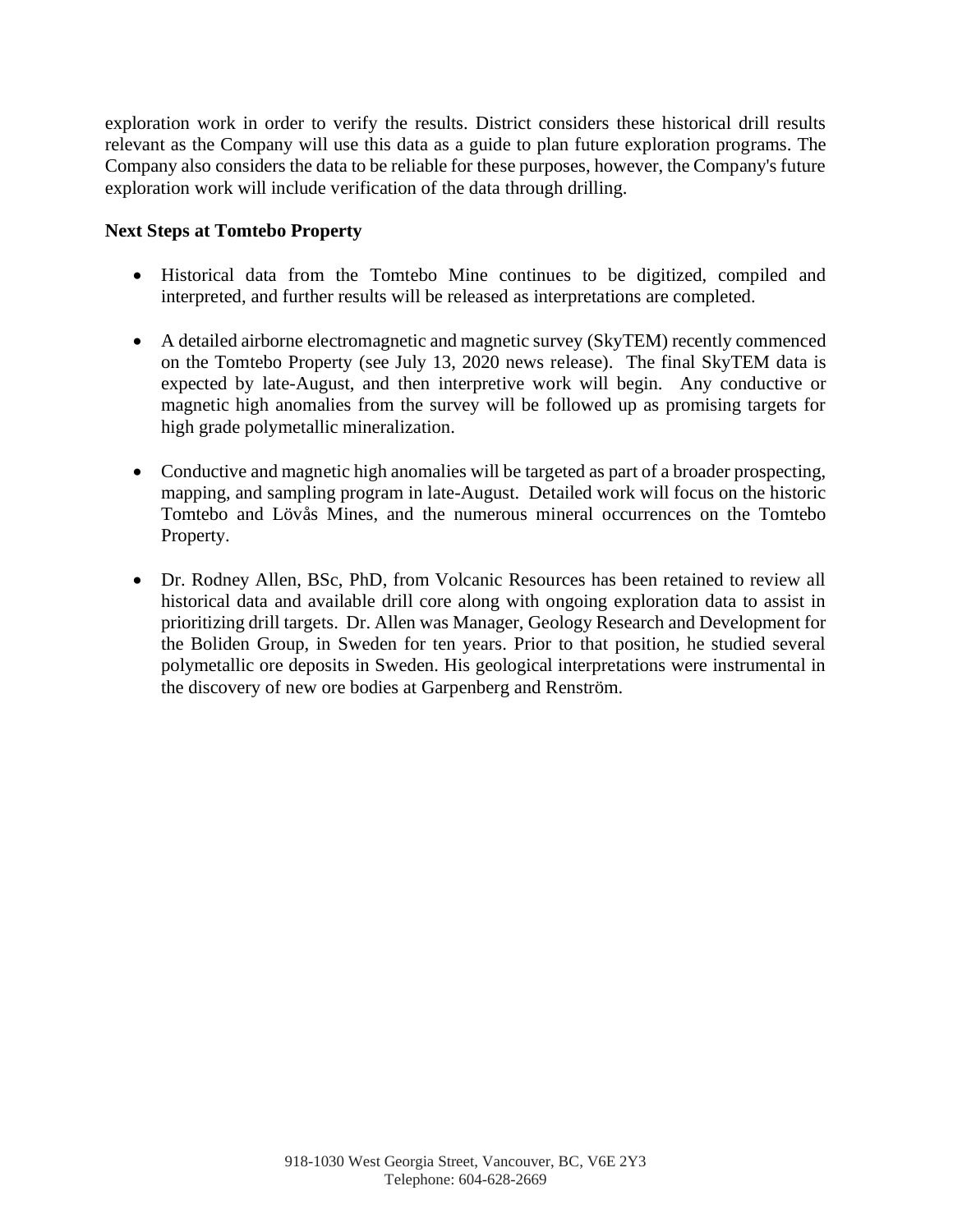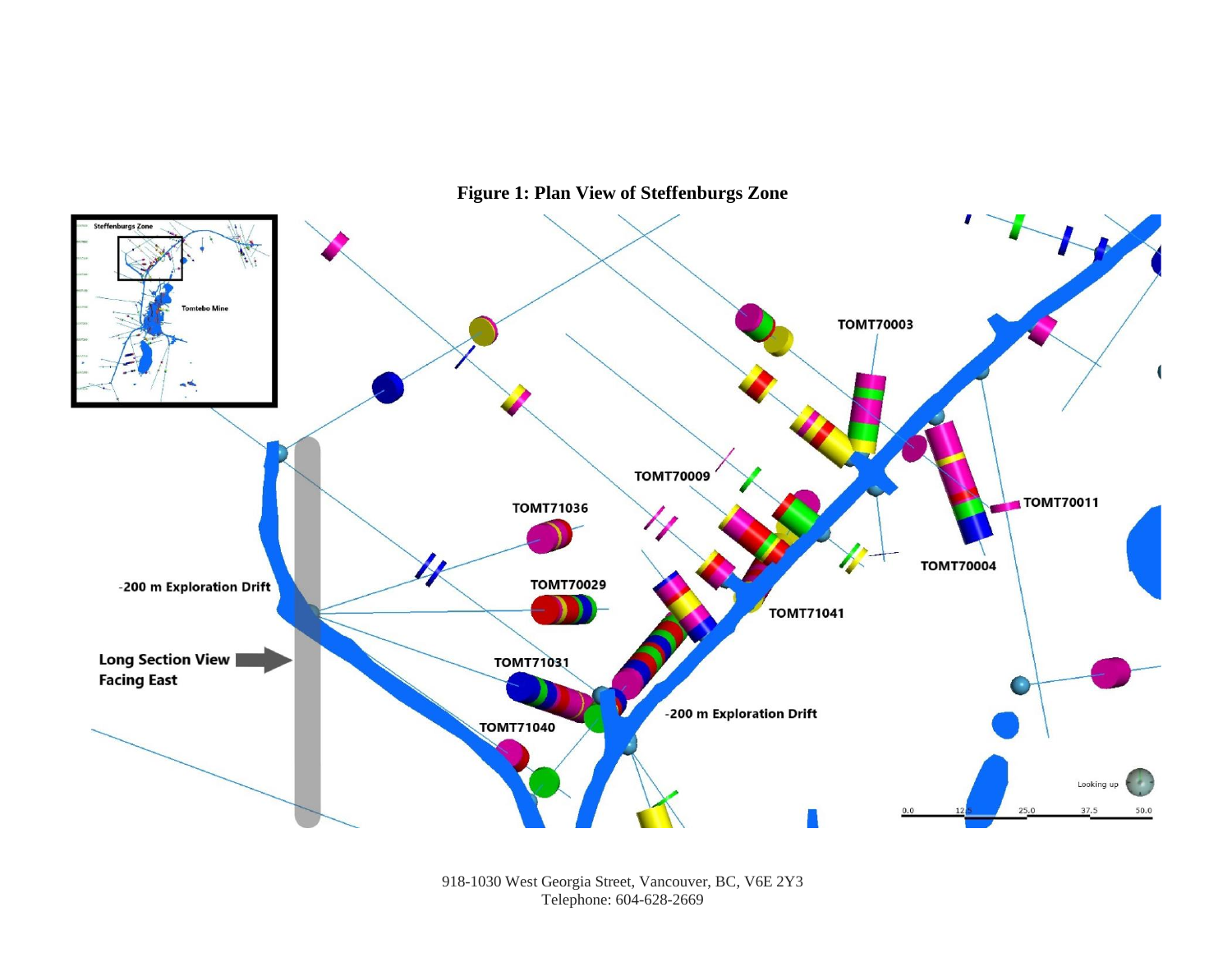

**Figure 2: Long Section Facing East from Northwest Quadrant of Tomtebo Mine**

<sup>918-1030</sup> West Georgia Street, Vancouver, BC, V6E 2Y3 Telephone: 604-628-2669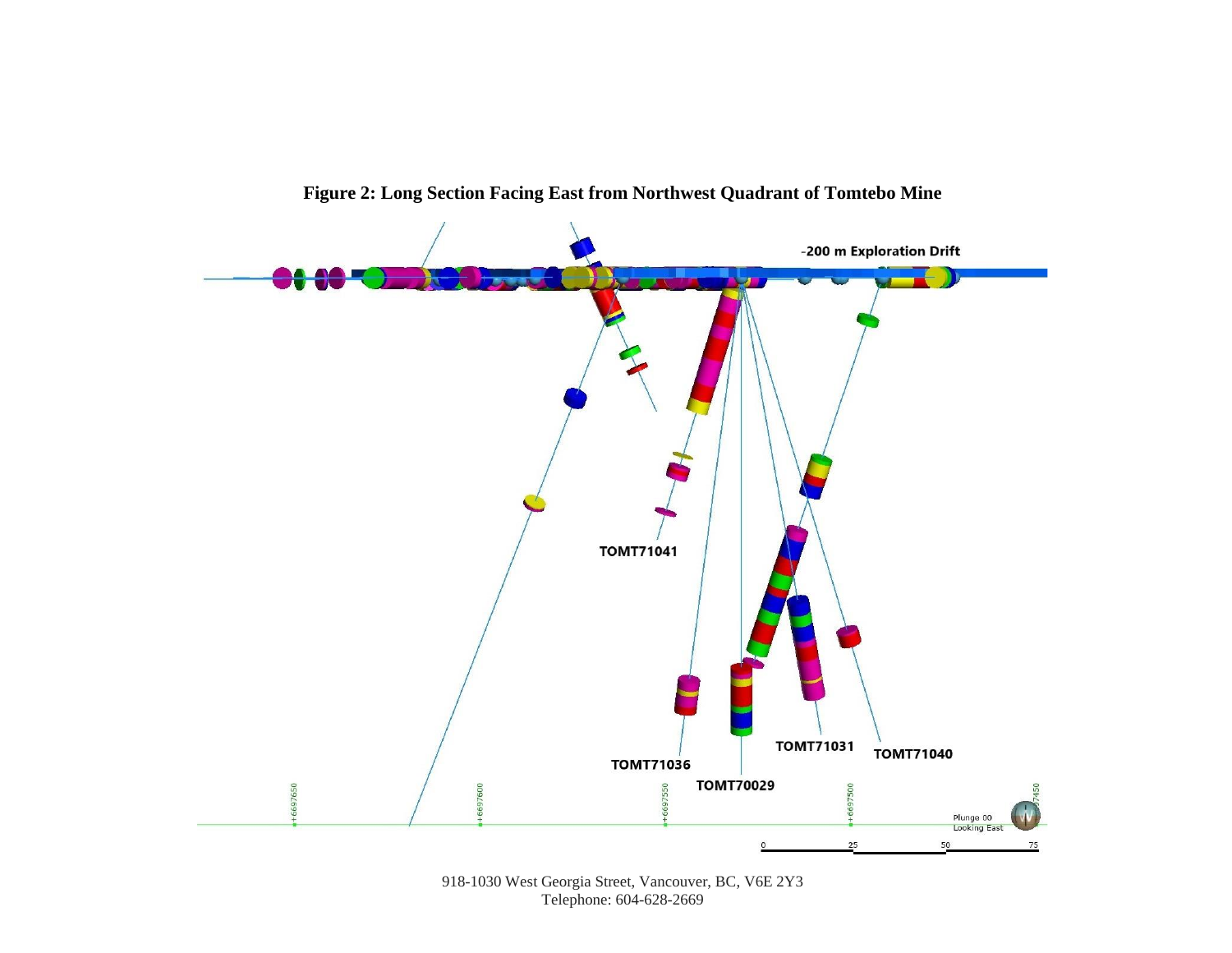| <b>Drill Hole</b> |                 |             |                  | Depths and Interval |        |                 | <b>Historical Assay Results</b> |          |        |        |       |               |         |
|-------------------|-----------------|-------------|------------------|---------------------|--------|-----------------|---------------------------------|----------|--------|--------|-------|---------------|---------|
| Hole ID           | <b>Azimuth</b>  | Dip         | <b>Hole Type</b> | From (m)            | To(m)  | Interval<br>(m) | Ag $(g/t)$                      | Au (g/t) | Cu (%) | Zn (%) | Pb(%) | AgEq<br>(g/t) | ZnEq(%) |
| <b>TOMT70003</b>  | 10 <sup>1</sup> | $\mathbf 0$ | Underground      | 5.79                | 15.60  | 9.81            | 88.20                           | 0.37     | 0.16   | 5.37   | 2.60  | 441.32        | 11.38   |
| <b>TOMT70004</b>  | 162             | $\mathbf 0$ | Underground      | 2.00                | 18.17  | 16.17           | 93.02                           | 1.03     | 0.22   | 5.42   | 2.86  | 535.68        | 13.82   |
| TOMT70009         | 309             | $\mathbf 0$ | Underground      | 4.62                | 12.73  | 8.11            | 46.00                           | 0.20     | 0.20   | 1.34   | 1.64  | 196.08        | 5.06    |
| TOMT70011         | 170             | 0           | Underground      | 26.95               | 28.50  | 1.55            | 222.00                          | 1.00     | 0.27   | 16.90  | 13.00 | 1,458.44      | 37.62   |
| <b>TOMT70029</b>  | 90              | $-66$       | Underground      | 114.92              | 125.42 | 10.50           | 57.91                           | 0.42     | 0.65   | 1.43   | 0.54  | 241.62        | 6.23    |
| TOMT71031         | 110             | $-63$       | Underground      | 108.80              | 126.55 | 17.75           | 55.51                           | 0.75     | 0.98   | 0.91   | 0.53  | 286.54        | 7.39    |
| TOMT71036         | 73              | $-66$       | Underground      | 118.50              | 128.00 | 9.50            | 25.39                           | 1.29     | 0.18   | 1.98   | 1.23  | 303.38        | 7.82    |
| TOMT71040         | 126             | $-63$       | Underground      | 106.60              | 110.64 | 4.04            | 84.84                           | 0.78     | na     | na     | na    | 170.12        | na      |
| TOMT71041         | 32              | $-75$       | Underground      | 5.32                | 34.76  | 29.44           | 69.02                           | 0.81     | 0.41   | 0.99   | 0.67  | 260.24        | 6.71    |
|                   |                 |             |                  | 54.00               | 57.34  | 3.34            | 71.29                           | 0.84     | 0.72   | 2.42   | 0.62  | 349.37        | 9.01    |
|                   |                 |             |                  | 66.83               | 67.51  | 0.68            | 80.00                           | 0.70     | 0.40   | 6.50   | 1.50  | 499.56        | 12.88   |

#### **Table 1: Steffenburgs Zone Historical Drill Results**

**Notes:**

- **True widths of the reported mineralized intervals have not been determined**
- **Metal prices used in USD for metal equivalent calculations were based on \$15.00/oz for Ag, \$1650/oz for Au, \$2.15/lb for Cu, \$0.85/lb for Zn and \$0.75/lb for Pb**
- **AgEq equals = Ag g/t** + (Au g/t  $\times$  110) + (Cu%  $\times$  98.286) + (Zn%  $\times$  38.857) + (Pb%  $\times$  34.286)
- **ZnEq equals = Zn%** + (Ag g/t  $\times$  0.0257) + (Au g/t x 2.831) + (Cu%  $\times$  2.529) + (Pb%  $\times$  0.882)
- **Metal equivalent calculations assume 100% recoveries**
- **na - not assayed**
- **These drill results are historical in nature. District has not undertaken any independent investigation of the sampling nor has it independently analyzed the results of the historical exploration work in order to verify the results. District considers these historical drill results relevant as the Company will use this data as a guide to plan future exploration programs. The Company also considers the data to be reliable for these purposes, however, the Company's future exploration work will include verification of the data through drilling.**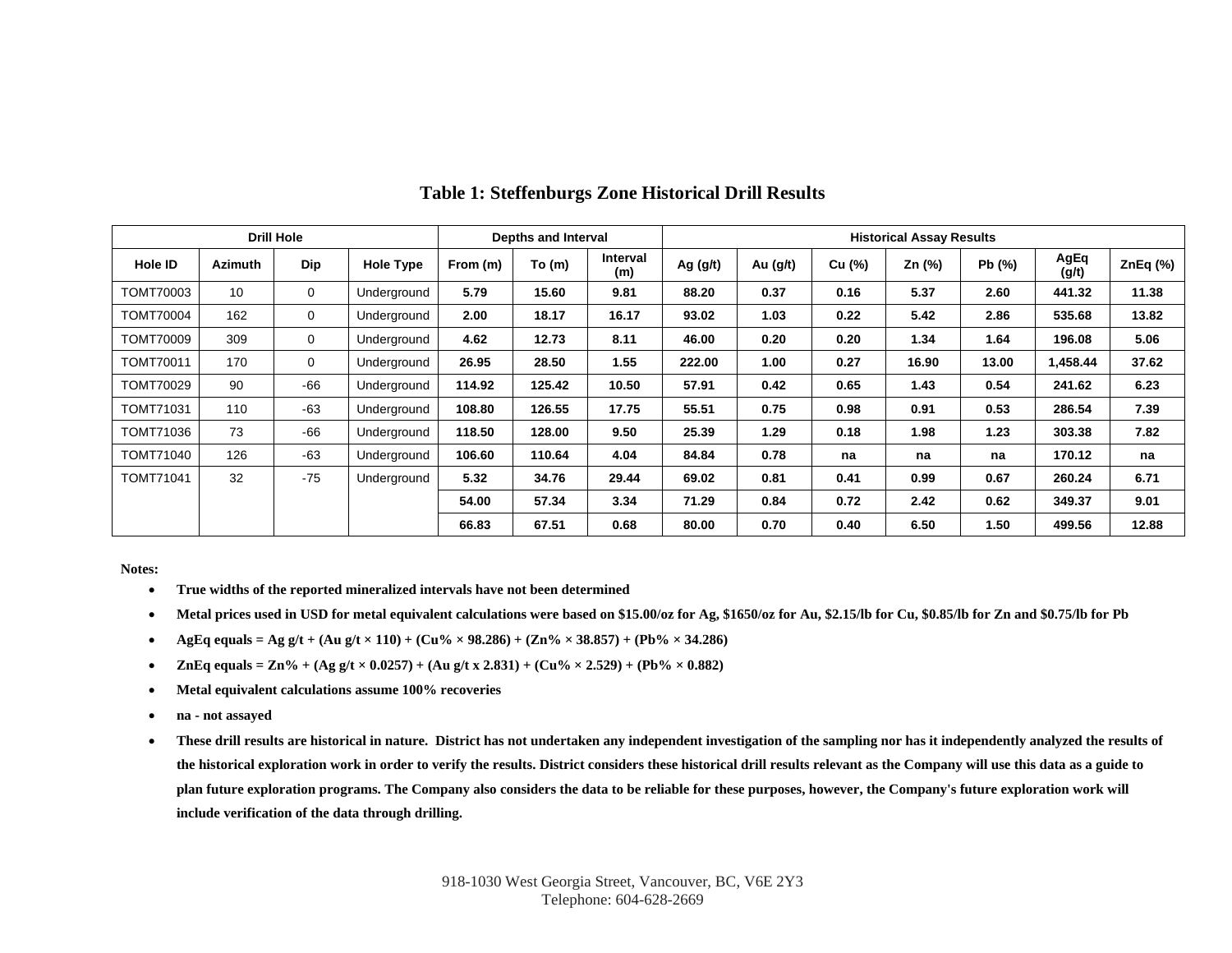### **References**

1 AgEq equals = Ag g/t + (Au g/t  $\times$  110) + (Cu%  $\times$  98.286) + (Zn%  $\times$  38.857) + (Pb%  $\times$  34.286). Metal prices used in USD for metal equivalent calculations were based on \$15.00/oz for Ag, \$1650/oz for Au, \$2.15/lb for Cu, \$0.85/lb for Zn and \$0.75/lb for Pb. Metal equivalent calculations assume 100% recoveries.

 $2 \text{ ZnEq equals} = \text{Zn\%} + (\text{Ag g/t} \times 0.0257) + (\text{Au g/t x } 2.831) + (\text{Cu\%} \times 2.529) + (\text{Pb\%} \times 0.882).$ Metal prices used in USD for metal equivalent calculations were based on \$15.00/oz for Ag, \$1650/oz for Au, \$2.15/lb for Cu, \$0.85/lb for Zn and \$0.75/lb for Pb. Metal equivalent calculations assume 100% recoveries.

<sup>3</sup> Boliden's Summary Report on Resources and Reserves for Garpenberg in 2019 [https://www.boliden.com/globalassets/operations/exploration/mineral-resources-and-mineral](https://www.boliden.com/globalassets/operations/exploration/mineral-resources-and-mineral-reserves-pdf/2019/resources_and_reserves_garpenberg_2019-12-31.pdf)reserves-pdf/2019/resources and reserves garpenberg 2019-12-31.pdf contains the key assumptions, parameters and methods used to prepare the mineral resource and reserve estimates contained herein in respect of the Garpenberg Mine.

### **Technical Information**

All scientific and technical information in this news release has been prepared by, or approved by Garrett Ainsworth, PGeo, President and CEO of the Company. Mr. Ainsworth is a qualified person for the purposes of National Instrument 43-101 - *Standards of Disclosure for Mineral Projects.*

Mr. Ainsworth has not verified any of the information regarding any of the properties or projects referred to herein other than the Tomtebo and Trollberget Properties. Mineralization on any other properties referred to herein is not necessarily indicative of mineralization on the Tomtebo and Trollberget Properties.

The data disclosed in this news release related to drilling results is historical in nature. District has not undertaken any independent investigation of the sampling nor has it independently analyzed the results of the historical exploration work in order to verify the results. District considers these historical drill results relevant as the Company will use this data as a guide to plan future exploration programs. The Company's future exploration work will include verification of the data through drilling.

### **About District Metals Corp.**

District Metals Corp. is led by industry professionals with a track record of success in the mining industry. The Company's mandate is to seek out, explore, and develop prospective mineral properties through a disciplined science-based approach to create shareholder value and benefit other stakeholders.

The advanced exploration stage Tomtebo Property is located in the Bergslagen Mining District of south-central Sweden is the Company's main focus. Tomtebo comprises 5,144 ha, and is situated between the historic Falun Mine and Boliden's Garpenberg Mine that are located 25 km